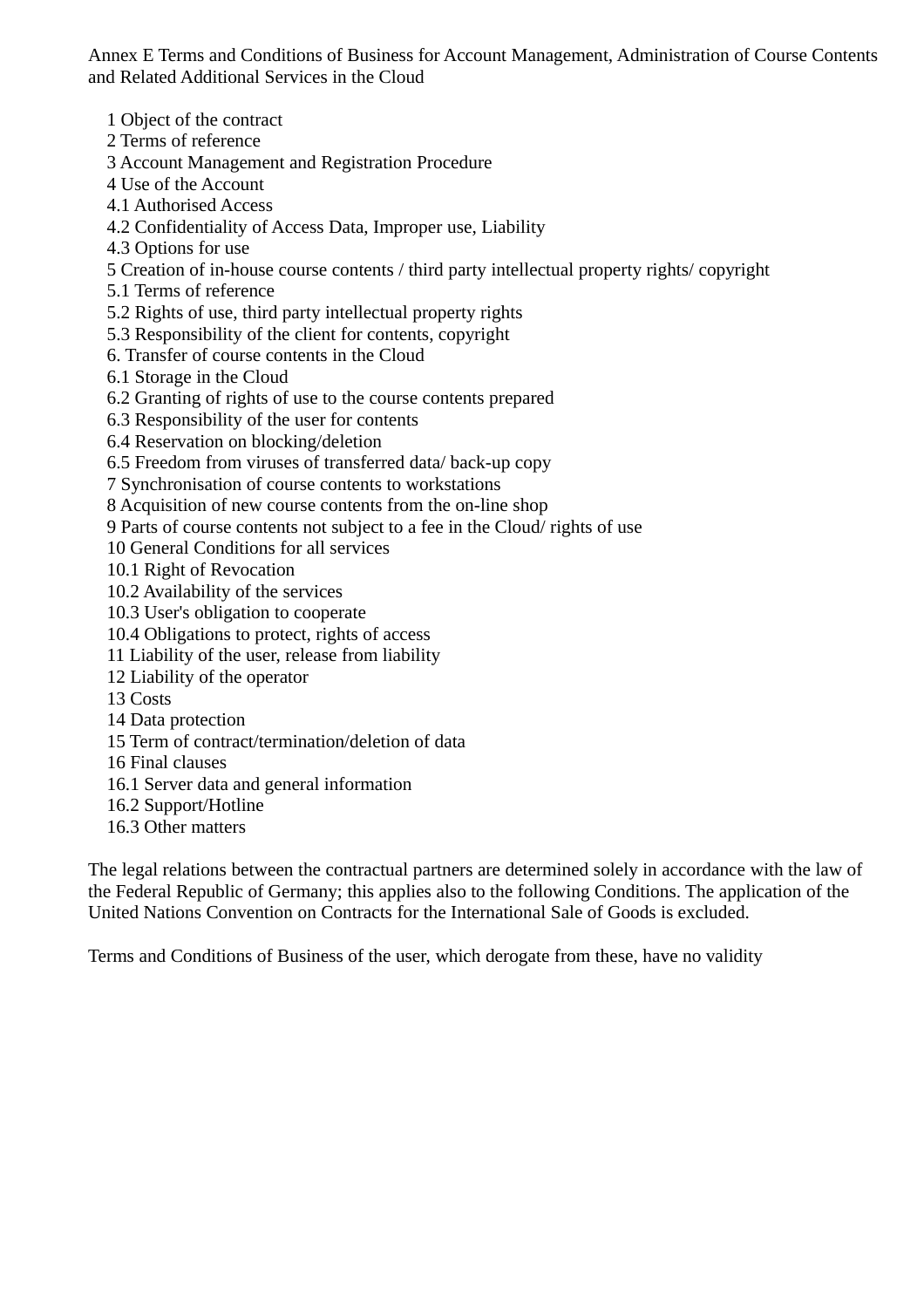### **1 Object of the contract**

1.1 BRAINYOO index cards and education software is a product protected on behalf of the operator. IUBH Internationale Hochschule HRB 10025 Mülheimer Straße 38 53604 Bad Honnef

Managing Directors: Dr. Sven Schütt, Prof. Dr. Peter Thuy Siegburg County Court HRB: 10025 VAT ID No.: DE256445011

Phone: +49(0)8651-90234-53

Fax: +49(0)8651-90234-50

e-mail: study@iubh.de

You may also address any questions or complaints to these contact details. We shall respond without delay.

1.2 Where "Operator" is mentioned in these Conditions, this refers to the Internationale Hochschule Bad Honnef · Bonn GmbH (hereinafter IUBH)

1.3 This contract regulates

- the setting up of a Brainyoo ACCOUNT and

- The use of the Brainyoo learning system, in particular the acquisition, administration, use and synchronisation of course contents (hereinafter (Contents) and of additional services.

1.4 The operator concludes world-wide contracts. The sole language of the contract is German.

1.5 The operator shall behave in compliance with applicable law and shall be subject to no other codes of behaviour created under private law or extra-judicial complaints or redress procedures.

Insofar as these Terms and Conditions are accepted, the students of the IUBH are entitled to use the account (hereinafter referred to as Users; this term includes both male and female students).

## **2 Terms of reference**

2.1 The operator makes available free of cost to the students the Account module developed by BrainYoo Ltd. (premium version of the Brainyoo index card leaning system).

2.2 The account module is a software package and a database for distributing and administering educational contents (Contents). It offers the user the possibility of administering contents in a cloud "online", i.e. it gives access via an Internet interface (data storage). The account assigns to the user a defined disk space in the Cloud. In the process the user may load existing or self-created contents via the Account into the Cloud and administer them there, order new contents free of charge or for a fee, and synchronise and administer the contents via the Cloud using the permitted number of workstations or mobile devices. Furthermore independently created contents may be "shared" with other individual users, i.e. other users may be allowed access via the Cloud to the contents.

2.3 The account is as a matter of principle made available to the operator in a premium version.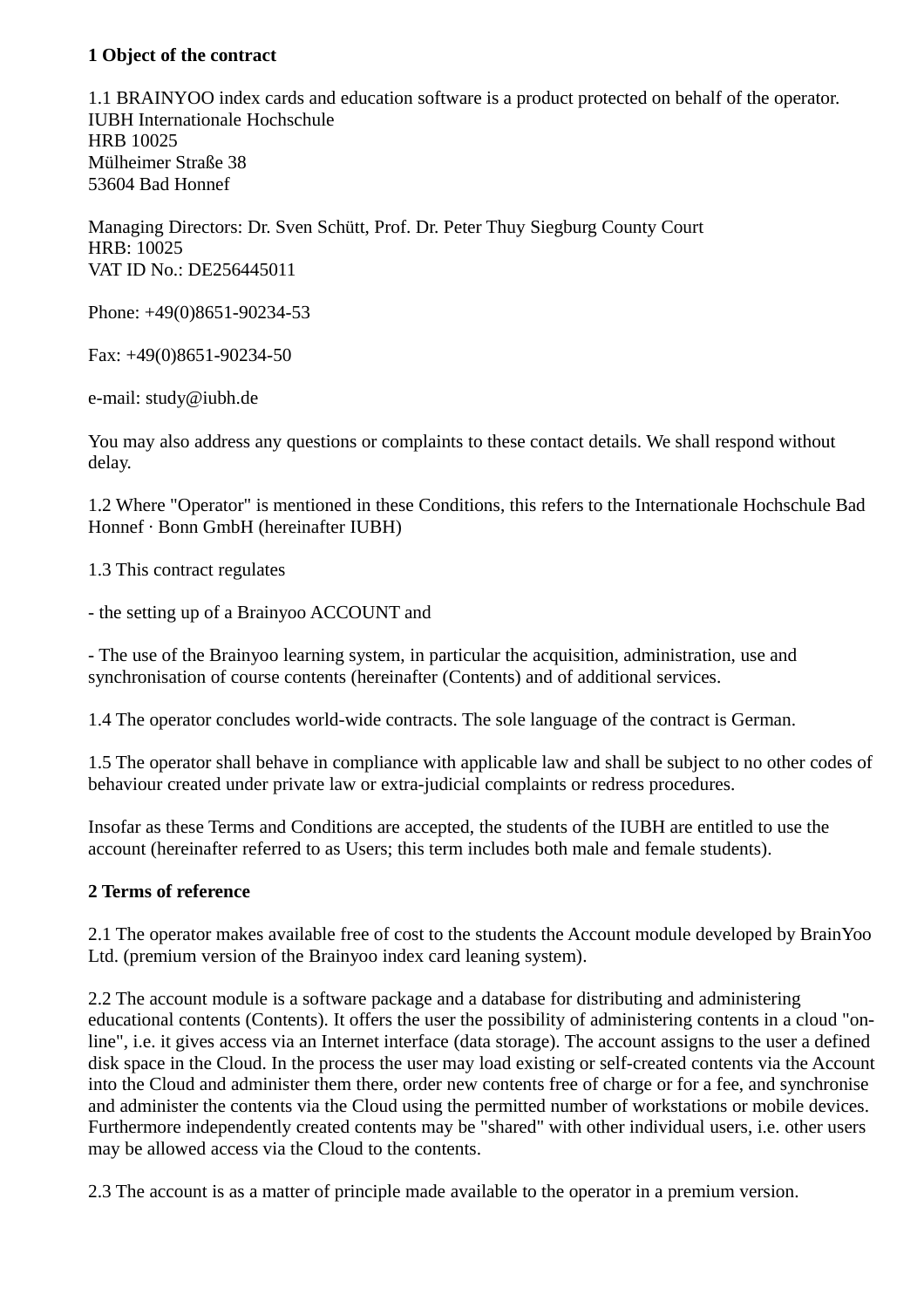### **3 Setting up an ACCOUNT and Registration Procedure**

3.1 The user sets up and registers for the activation of an account on-line or via the website or via the relevant user navigation after installing the clients for iOs, Android, Pc, Mac or the web version in the browser.

3.2 The user fills out the relevant data form and enters his e-mail address (IUBH address) and a password. The user shall accept the GTC and the data privacy statement by activating the GTC and data privacy statement buttons. It is the responsibility of the user to call up, read and save and/or print the GTC and data privacy statement. By clicking on the respective check box the user confirms that he has read the GTC and is in agreement with their application and that he is entitled to issue his informed consent under data protection law.

Furthermore, he can direct the operator prior to the lapse of the revocation period to begin performance of the contract.

Having confirmed the entries by activating the "Next" button, the user reaches a further page, on which a summary of all the data entered and the version selected are displayed. The user can return to the input screen by clicking on the "Correct" button and can correct all input data.

On activation of the "Set up account" button the data are transmitted to the operator, checked and stored. In doing this the user issues his legally binding instruction to the operator to set up the account.

The user immediately receives a confirmation e-mail to the e-mail address entered by him confirming the receipt of the data.

Acceptance of the contract is shortly afterwards declared by a separate e-mail from the operator to the email address entered by the user. This e-mail address is used to send the user a summary of the contract, the log-in data and passwords; These contractual conditions, the data privacy statement and the Guidance on Revocation are also attached to this. Once the user has exited from the registration process, the contractual data can no longer be called up on line. The registration data and the GTC may be called up individually once more on request to the operator.

### **4 The use of the account**

In accordance with the following agreement the user shall be entitled to access the Account:

#### 4.1 Authorised access

The user receives free of cost a log-in and a password, which give him access to the account.

Access to the account is password-protected and only the user personally may access the account. The user is expressly prohibited from granting third parties access to the access data or to the account itself or from assigning access.

4.2 Confidentiality of the access data improper use by third parties; Liability

The user undertakes to treat his log-in and password as confidential, to refrain from passing them to third parties and to take reasonable steps to prevent access by third parties. The user undertakes to notify the operator without delay, if the suspicion exists that unauthorised persons have gained knowledge of the access code. In such a case the operator shall block access and allocate a new access code to the user.

The user shall be liable for damage caused by breaches of duty against this agreement with the operator, in particular for damage caused by improper use, unless the fault does not lie with the user. Improper use is in particular every use of the access code by persons other than the user himself.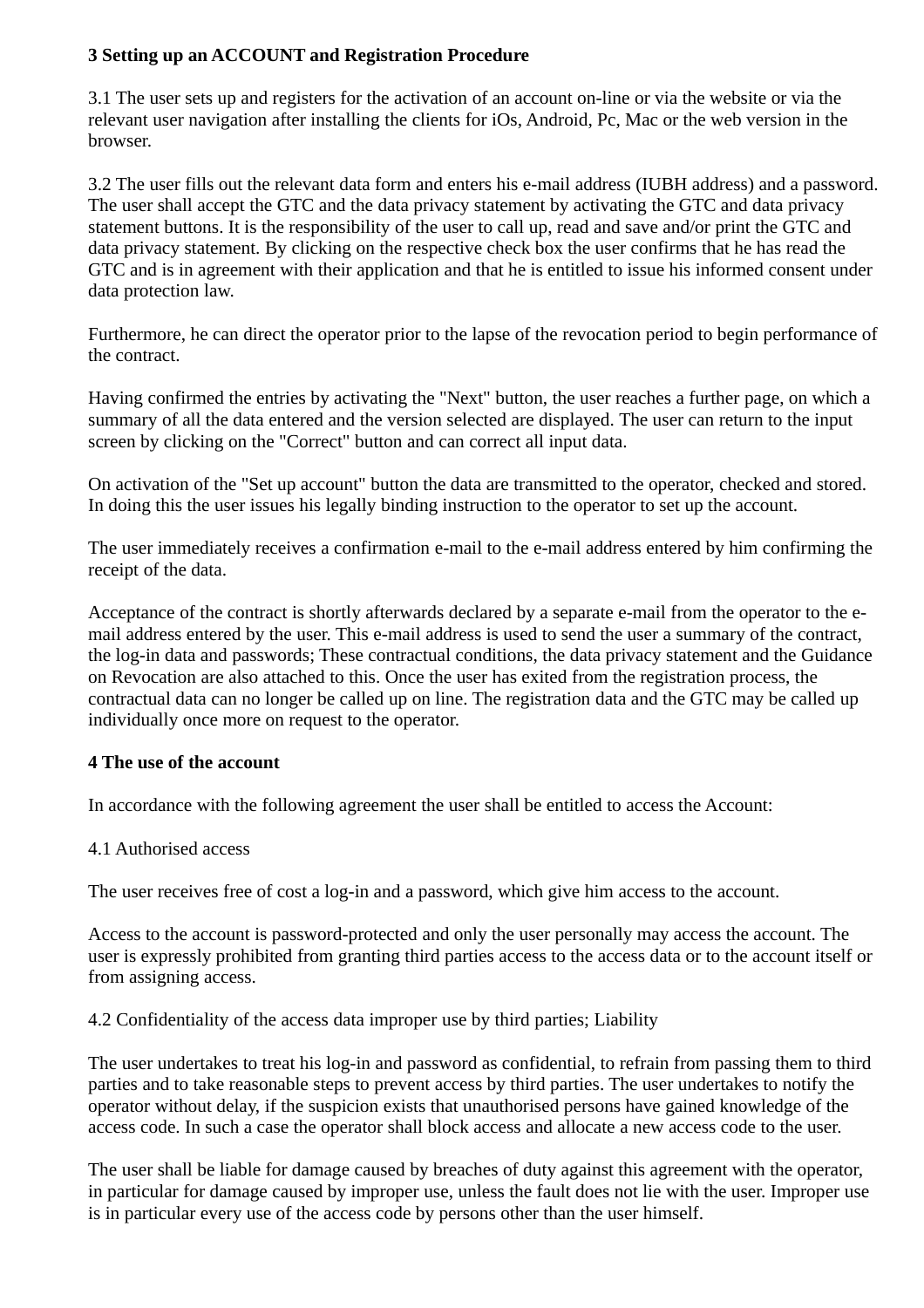### 4.3 Options for use

The user is entitled to exploit all the options for use offered within the account; in particular, the account makes it possible to access via the Internet virtualised disk space on the operator's servers.

If this has been offered, the user is entitled to (see 5),

- create his own educational contents via the account (see 5),

- to load his own and other already existing educational contents into the Cloud (see 6),

- to synchronise educational contents allocated to the user in the Cloud with his workstations,

- i.e. to make them available on all the workstations registered for this purpose (see 7),

- to acquire new and where applicable subject to a fee, educational contents from the operator or third party suppliers and to load these into the Cloud (see 8),

- to "share" his own educational contents with other users, i.e. to grant other uses access to his own contents, granted for this purpose (see 9).

To obtain the best use of the account it is necessary to install the software either for Windows or for Mac and/or the version for iOS and Android; this can be downloaded free of charge from and installed, once a separate license agreement has been concluded. The relevant legal relationships shall be separately regulated and are not the object of these contractual conditions.

Alternatively, the account can be used via the HTML version. This version does not require any local installation.

# **5 Creation of in-house course contents / third party intellectual property rights/ copyright**

5.1 The user may create his own educational contents via his terminal by means of the education software; for this purpose he may generate and process texts on the terminal, via pre-existing texts, images, audio material and videos (drag and drop).

5.2 Prior to generating his own educational material the user must ensure that the elements or contents used are free from the conflicting rights of third parties, in particular that the user possesses the necessary rights to process, reproduce, disseminate, transmit on line (§ 19a Copyright Act), the rights applicable to sub-licensing and granting and/or transmission, in particular in order to load the educational contents created into the Cloud, to synchronise and share them and to facilitate this for third parties, insofar as the educational contents are to be further used. If the use of the self-created educational contents is extended to a later point in time, this shall apply accordingly to the point in time of extending the use.

5.3 The following provisions on the responsibility of the user in accordance with 6.3 - 6.5 shall apply also to the generation of own educational contents and accordingly also for the acquisition of educational contents from the IUBH scripts.

Copyright of the operator (IUBH)

All the operator's educational contents, in particular third party contents in the study scripts and the inhouse content of the IUBH are protected by copyright. Any use other than the options for use contained in the educational software from BrainYoo, see also Point 4.3, is not permitted and requires the prior written approval of the copyright holder. This shall apply in particular to making the material publicly accessible via the Internet and its reproduction and dissemination to third parties. The term, third parties does not encompass other students at the IUBH, who also use this software. The use of the operator's contents is hereby permitted for personal (educational) purposes and for dissemination among fellow students.

# **6 Transfer of course contents in the Cloud**

6.1 Storage in the Cloud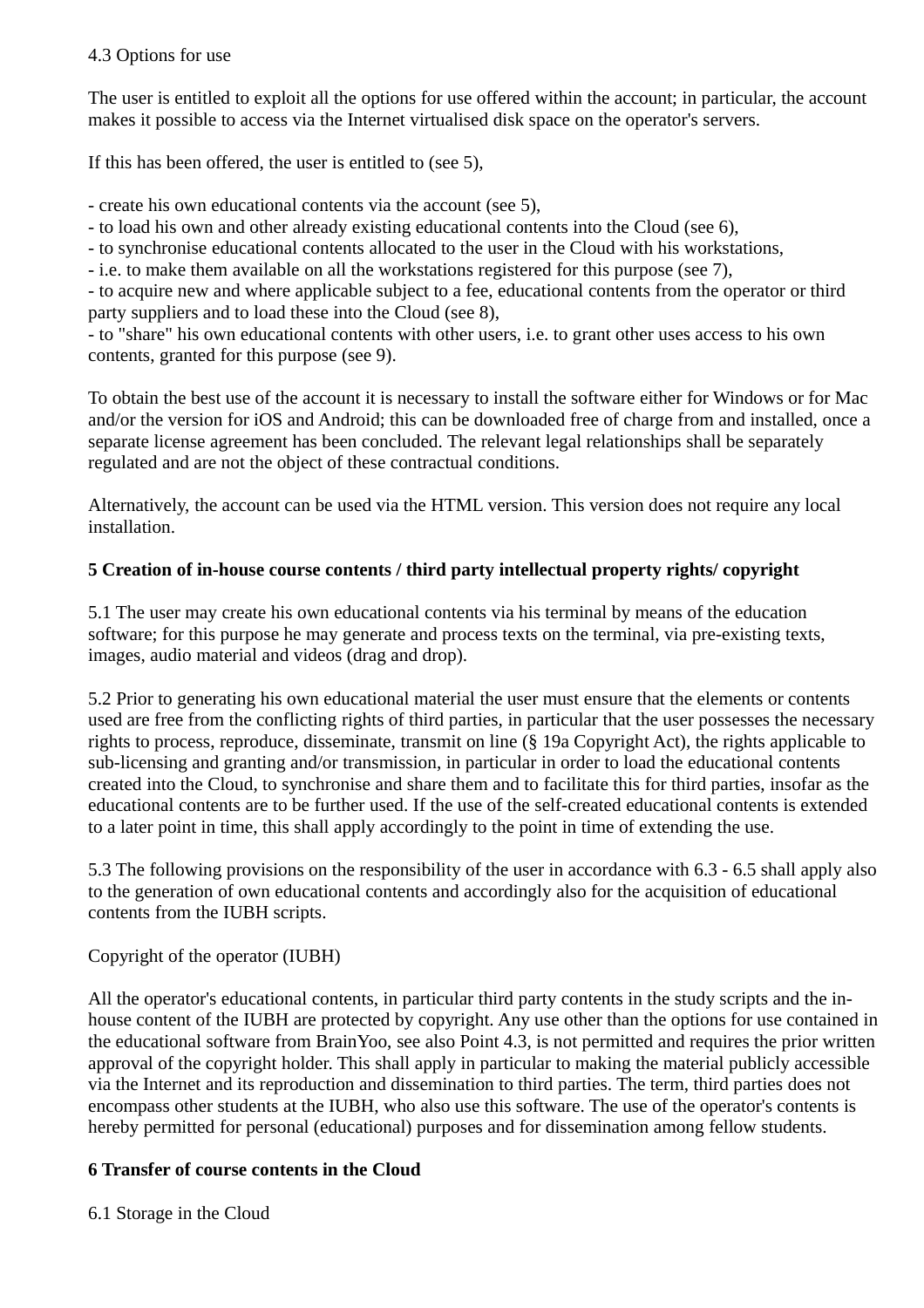6.1.1 The operator provides to the user free of cost disk space in the premium version on its servers for the transfer and storage of already existing or self-created or acquired contents and progress reports and educational statistics. Storage of any other files is not permitted.

6.1.2 The parties are agreed that no specific storage area in terms of space shall be provided for the storage of data. However, the operator undertakes under this agreement to provide storage capacity to the user within the scope of the terms of reference for the entire term of validity of this contract.

6.1.3 The data shall be stored and reasonable steps shall be taken to secure them from access by third parties. Access to the schedule allocated to the user can be obtained only by entering the log-in, the password and the user ID. Access rights arising from "sharing the contents" shall be granted in accordance with Figure 9 of this contract.

6.1.4 The operator shall facilitate access to the user's schedule for calling up the files stored there via the interface to the Internet.

6.1.5 The operator shall furthermore always endeavour to make it possible for the user to access the files stored by him on the server in accordance with the contract for independent storage, extension, alteration or deletion of the files.

6.2 Granting rights of use in the educational contents created.

By transferring and storing previously existing contents created by him and the educational material on the servers the user grants the operator the non-exclusive right, restricted in time and space to store, disseminate the files and their contents and to reproduce the files or their contents in any form. Remuneration shall not be due for this.

6.3 Responsibility of the user for contents

6.3.1 All files and contents, which are stored and saved on the operator's server, are subject to the sole responsibility of the user. In transferring and storing data and contents on the operator's server the user undertakes to refrain from breaching the law of the Federal Republic of Germany currently in force and to refrain from breaching the rights of third parties. In particular the transfer, storage, dissemination or transmission via the Internet of the files or contents and their further use under this contract by the user must not breach copyright, art copyright, trademark, patent, registered design rights, other commercial intellectual property rights of third parties or German criminal law. In particular the user undertakes not to transfer, enter or store any contents of an offensive, libellous, national socialist or other subversive, racist, or pornographic nature. The user is personally liable for the use of these contents.

6.3.2 The user is obliged to ensure, prior to uploading, that he is the holder of all the rights required for reproduction and transfer via the Internet and that he is able to grant to the operator the rights required for implementing this contract.

6.3.3 In re-recording contents from his computer via the Internet onto the operator's server (upload) the user affirms that he is the holder of the rights of reproduction and transfer via the Internet with respect to these contents and that they are free from conflicting rights of third parties.

6.4 Reservation on blocking/deletion

6.4.1 The operator is entitled and legally obliged; immediately on cognisance of storage of illegal data or contents or of facts or circumstances, from which illegal conduct or information becomes obvious, to block the individual data or items of information, or if it is not possible to block them individually, to block the contents as a whole. The data or information is blocked by temporarily suspending the connection of the data or information to the Internet.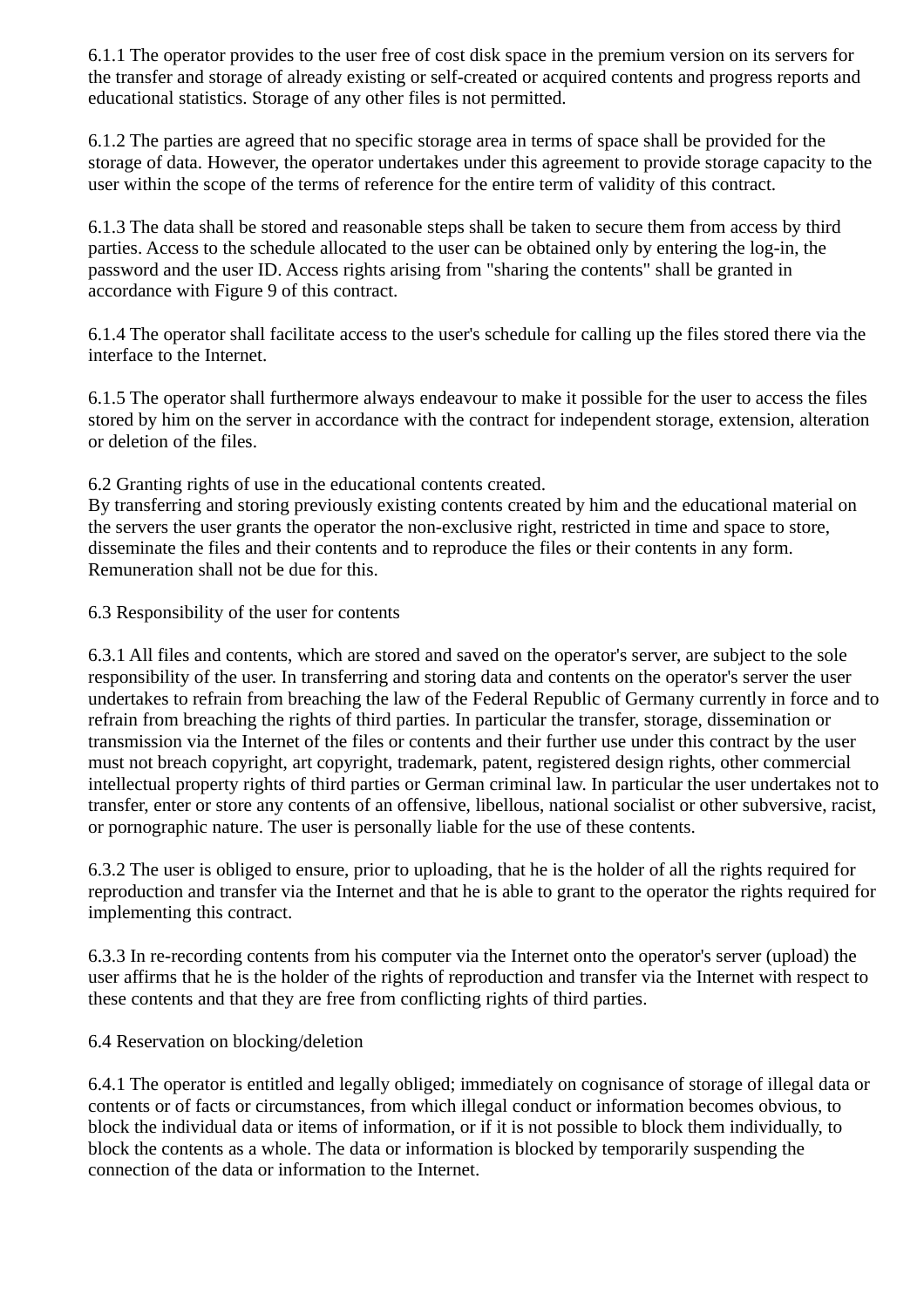6.4.2 The operator shall notify the user of the blocking. The user is obliged immediately to remove the illegal data or information or to prove the legality of the material to the operator. The operator is further entitled without delay to delete the data and information irrevocably, if being in possession of them is contrary to good order or indictable.

6.5 Freedom from viruses of transferred data/ back-up copy

6.5.1. The user bears total responsibility for the fact that files transferred by him and stored on the server are free from viruses, worms, Trojan horses or similar harmful programs.

6.5.2 The user is obliged, prior to uploading graphics or images to check the files using suitable updated virus programs.

6.5.3 It is the responsibility of the user regularly to save elsewhere the data transferred and stored by him, for instance, through a back-up system. In particular the operator shall accept no liability for the loss of the user's stored data; Liability for culpable intent remains unaffected thereby.

### **7 Synchronisation of course contents to workstations**

7.1 The user may synchronise educational contents stored in the Cloud by means of the software i.e. release it for download on to all terminals. However the workstation restrictions agreed on ordering educational contents subject to a fee apply to such educational contents.

7.2 If the right of use of the educational content terminates, at the latest with the ending of the student's period of study at the IUBH, the right of use of the synchronised educational contents on the other terminals also comes to an end; the termination of use is technically ensured by the operator by linking the educational contents and all copies to an expiry date.

#### **8 Acquisition of new course contents from the on-line shop**

8.1 The user may for a fee purchase new educational contents via the affiliated on-line shop or associated partner firms permanently or temporarily. The order details are determined in accordance with separate order conditions to be agreed on placing the order.

8.2 The educational contents to be purchased are protected under copyright law, in part also pursuant to the Trademark Act, the Registered Design Act, the Patent Act and other protection acts, including under international law.

The educational contents must therefore be used by the user solely within the rights of use granted by the respective order conditions. Any use extending beyond this is unlawful and shall incur inter alia prohibitory injunctions and claims for compensation in damages by the holder of the rights against the user; furthermore, breaches of copyright or other industrial property right are routinely regarded as criminal acts, which result in criminal prosecution by the holders of the rights.

8.3 For every order the operator uses its encryption software to encrypt each individual flash card with an operating license generated individually for the user, in accordance with which the user's educational contents may be further installed on a maximum of 2 desktop versions and 2 mobile versions. Furthermore the file is linked with the personal user identification and - for rights of use restricted in time - with an expiry date. This prevents unauthorised installation on multiple terminals and the forwarding of the digital educational flashcard sets to third parties; furthermore infringements must be related to the specific user.

8.4 The user must refrain from any manipulation of the encryption or of the linking of the file with identification data.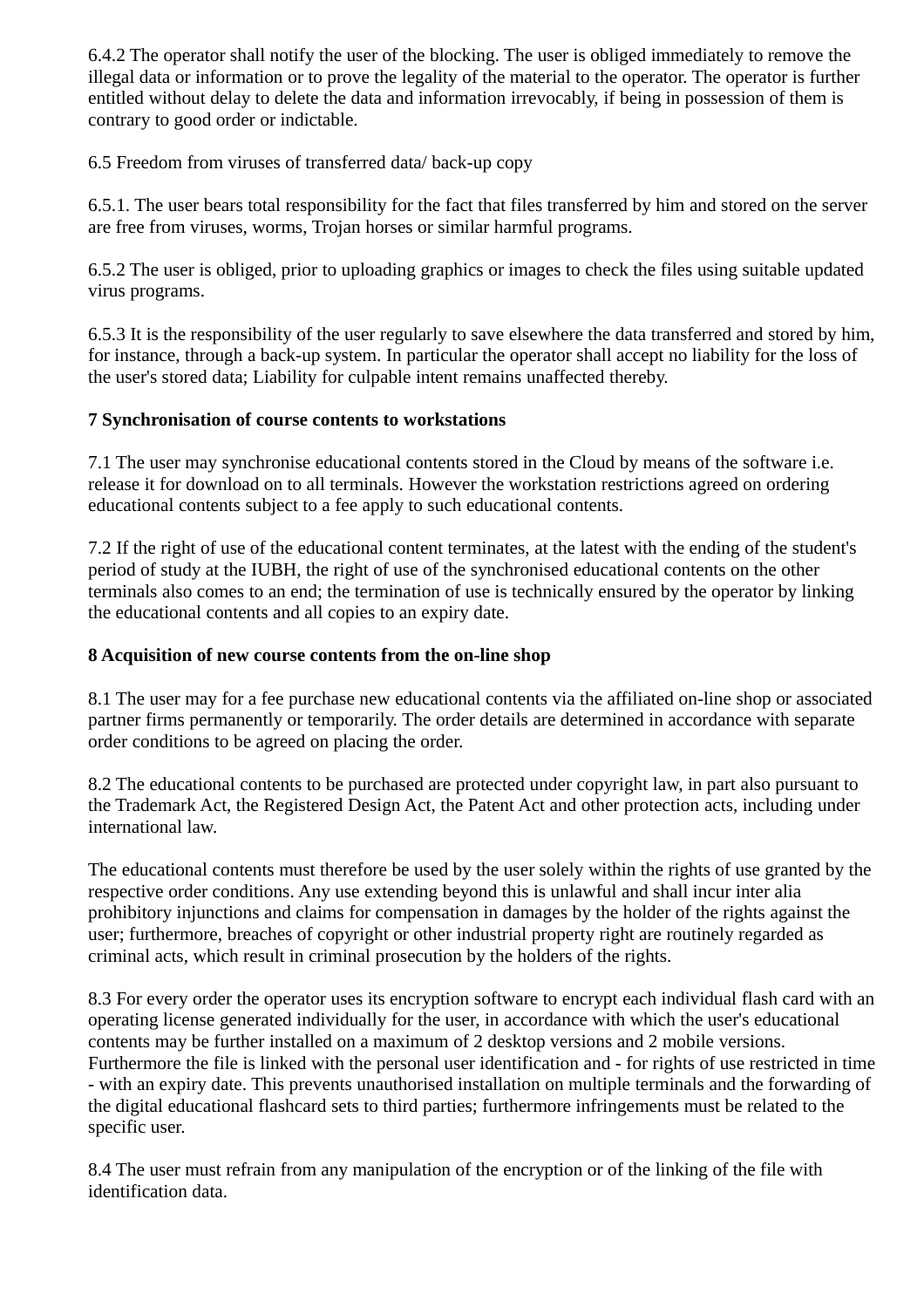### **9 Parts of course contents not subject to a fee in the Cloud/ rights of use**

9.1 The user may "share" self-created educational contents with other users (students at the IUBH). For this purpose the user may facilitate access to the educational content stored in the Cloud for the other user via an interface in the software, so that the latter may download the educational content on his own terminals. The "sharing" of education contents subject to a fee is not permitted.

9.2 Prior to "sharing" educational contents with third parties, the user must ensure the rights of third parties (copyrights, trademark rights, patent rights, other intellectual property rights) in the educational contents or their components are not breached by the transfer, storage in the Cloud and enabling access by third parties, furthermore by the downloading by other users and where applicable further exploitation through renewed sharing with further third parties.

9.3 By "sharing" the user grants to the operator, pursuant to 9.1 the single, non-exclusive right, which is unlimited in time and space and may be assigned or sub-licensed, to reproduction, storage, processing, dissemination of the educational contents and the right to make them available on line (§ 19a Copyright Act).

9.4 The user similarly grants to the other user, with whom he shares the educational content, the single, non-exclusive right, which is unlimited in time and space and may be assigned or sub-licensed, to reproduction, storage, processing, dissemination of the educational contents and the right to make them available on line (§ 19a Copyright Act), so that the latter may "share" the educational content further with other users.

## **10 General Conditions for all services**

The following supplemental conditions apply to all the services offered under this contract, unless the foregoing services are subject to more specific regulations.

## 10.1 Right of revocation

If the user is a consumer, he has a statutory right of revocation. He may revoke the statement of contractual agreement within 14 days by unambiguous declaration without giving reasons. In the event of successful revocation the services received by both parties must be returned. The details on revocation may be consulted in the separate Guidance on Revocation (https://care-fs.iubh.de/de/studium/rund-umsstudium/tools4students//widerrufsbelehrung-brainyoo.php?p\_id=4626).

10.2 User's obligation to cooperate

10.2.1 If malfunctions occur while the user is using the offer from the operator, the user shall immediately notify the operator thereof, so that the malfunction can be remedied.

10.2.2 The user is obliged to notify any changes to his data, which are relevant for this contract.

10.3 Obligations to protect, rights of access

10.3.1 The user undertakes to treat confidential data or access codes delivered to him (in particular user name and passwords) as confidential, not to pass such data to third parties and to take reasonable steps to protect the data from access by third parties.

10.3.2 The user undertakes to notify the operator without delay, if the suspicion exists that unauthorised persons have gained knowledge of the access code. The operator shall then temporarily block access and allocate a new access code to the user.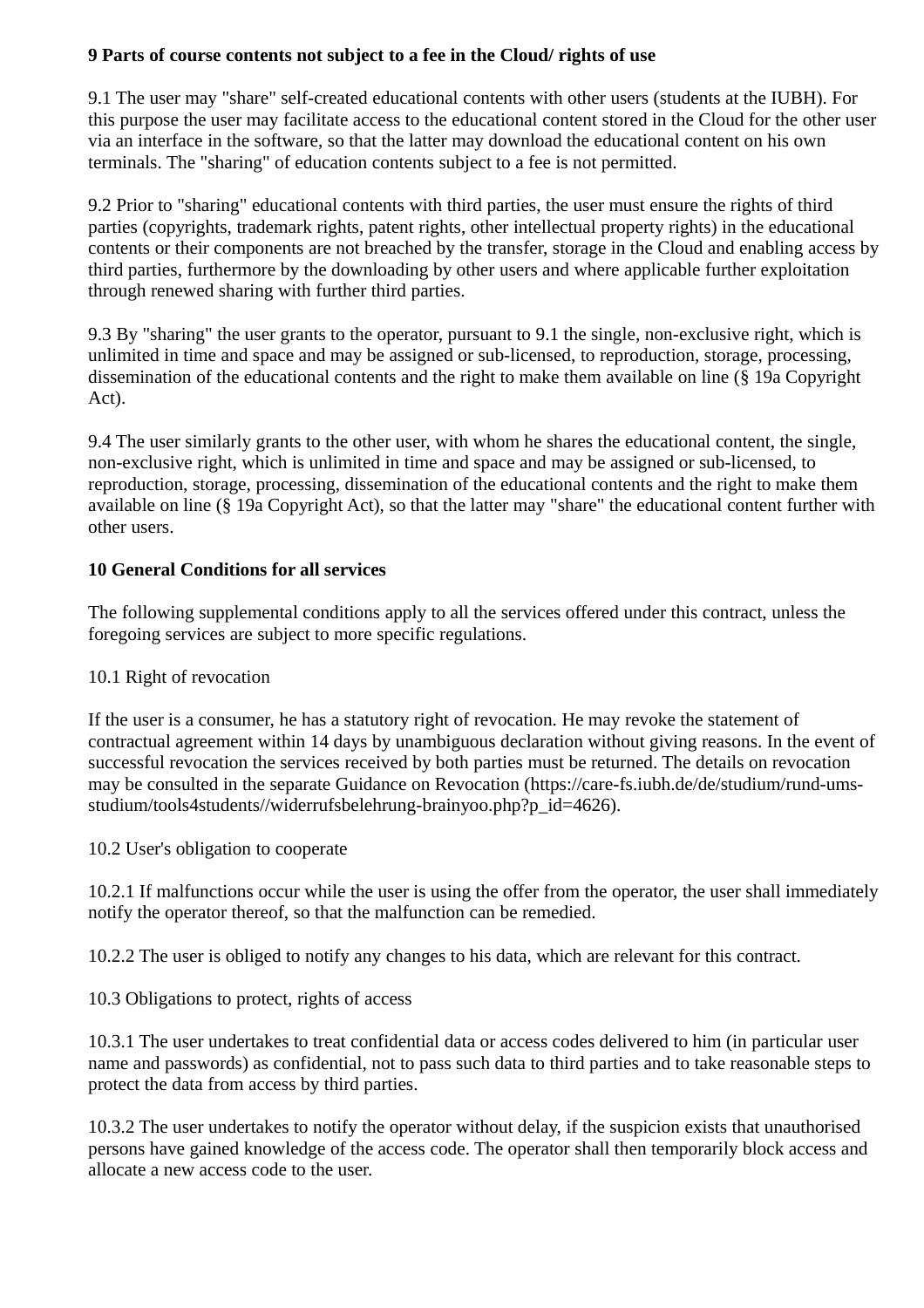### **11 Liability of the user, release from liability**

11.1 The user is liable for breaches of duty against this agreement in the case of damages being incurred by the operator, unless the user proves that the fault was not attributable to him.

11.2 In the event of claims asserted by third parties by virtue of a breach by the user of the aforementioned contractual obligations, in particular by virtue of breach of copyright, art copyright, trademark, patent, registered design, competition, criminal or other civil laws, caused by actions of the user, for which the operator is directly liable, the user undertakes to release the operator from any claims whatsoever.

11.3 If he is not a consumer, the user undertakes to pay to the operator a reasonable advance payment towards the costs arising from any prosecution, which may be necessary. Conversely, the user is entitled to exert influence on the conduct of the legal case by issuing instructions. More extensive claims by the operator remain unaffected thereby.

## **12 Liability of the operator**

12.1 As a consequence of the use of the Account the operator accepts liability as follows:

The claims of the user for compensation for damage or replacement of unnecessary expenditure are regulated in accordance with the following provisions irrespective of the legal nature of the claim:

- The operator is liable to an unlimited extent for damages arising from injury to life, limb or health, which rely on negligent breach of duty by the operator or a culpably intentional or negligent breach of duty by one of the legal representatives or vicarious agents of the operator.

- For damage to property and other damage the operator shall be liable solely for culpable intent and gross negligence.

- The operator's liability is restricted with respect to the surrender of the storage space to culpable dealing, unless the operator is accused of breach of a duty of protection or liability for premises. This shall not apply to liability for fraudulent concealment of defects in the law or errors.

- Liability for loss of data shall be restricted to the typical restoration costs, which would have been incurred during the routine production of daily back-up copies.

- The foregoing provisions shall apply also in favour of the operator' employees.

- Liability under the Product Liability Act remains unaffected (§ 14 Product Liability Act).

- Liability for defects is determined in accordance with § 600 German Civil Code, with the stipulation that liability for grossly negligent behaviour is excluded.

12.2. Insofar as the operator's liability is not regulated separately in the foregoing, the latter shall be liable for damage to the user, irrespective of its legal basis, only if the operator or its vicarious agents culpably breach a cardinal or other material contractual duty, in a manner, which jeopardises the contract, or the damage can be traced to the gross negligence or culpable intent of the operator or its vicarious agents. Liability for guarantees or personal damage and liability under the Product Liability Act remain unaffected.

12.3 The claim for compensation in damages for the breach of material contractual duties is restricted to the amount of foreseeable damage, typical of the contract, unless liability exists for injury to life, limb or health or the operator had fraudulently concealed a defect or undertaken an express guarantee.

12.4 Liability for damage to other legal assets of the user, such as to other objects, is excluded, unless culpable intent or gross negligence exists or liability exists on account of injury to life, limb or health or the operator had fraudulently concealed a defect or undertaken an express guarantee.

12.5 If liability is effectively excluded or restricted, this shall also apply to the personal liability of the employees, the other members of staff, executive bodies, representatives and vicarious agents of the operator.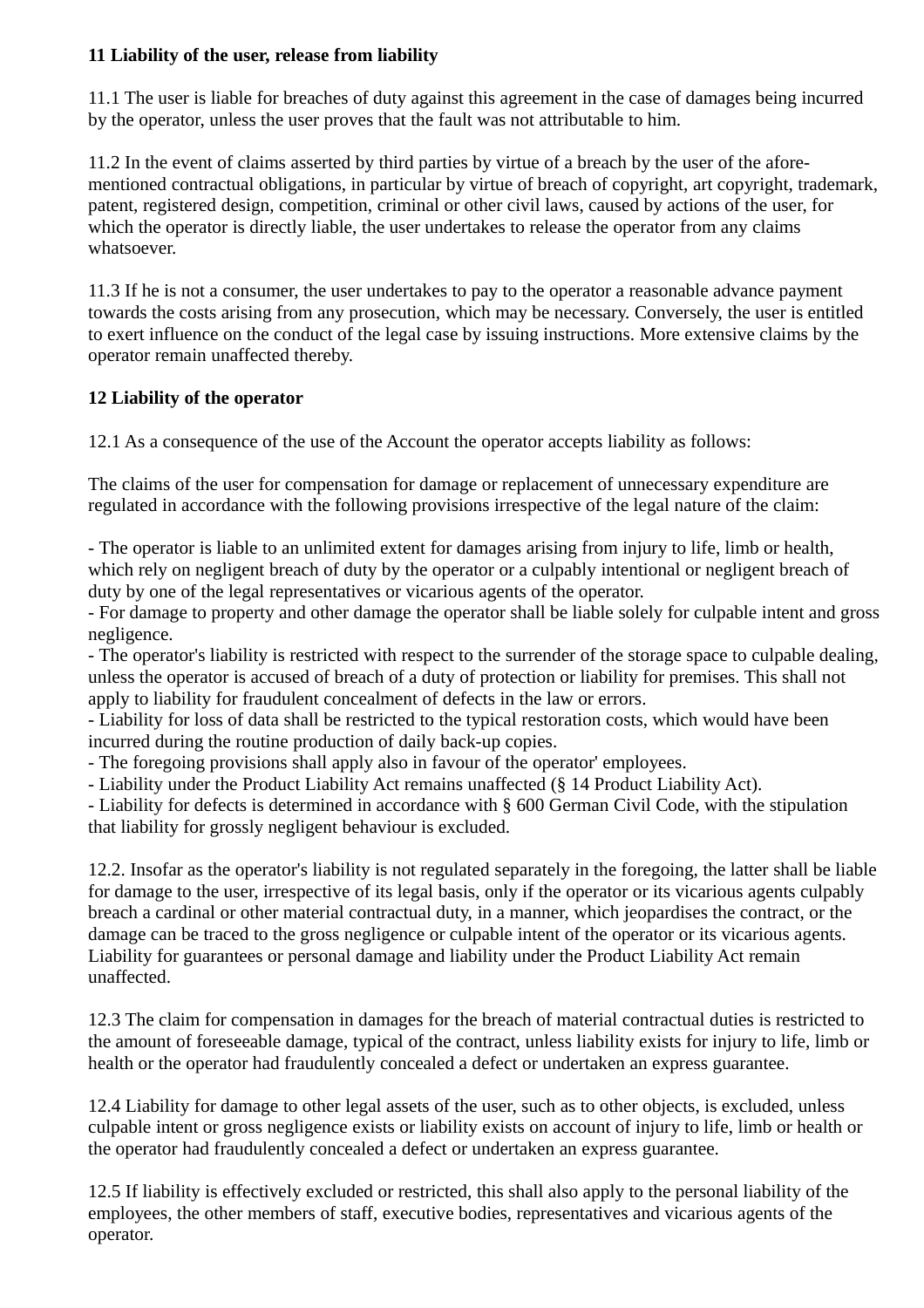12.6 The foregoing provisions extend to claims for compensation for damages as well as the service and compensation for damages instead of the service, irrespective of the legal ground, (e.g. on account of defects, breach of contractual duties, tort) and for the claim for reimbursement of unnecessary expenses.

12.7 The operator accepts no liability for instances where the user's data and content cannot be called up, the cause for this lying outside the interface to the Internet, unless this cause is attributable to the operator.

### **13. Costs**

The operator surrenders the account free of charge to the user for the duration of his studies

### **14 Data protection**

The operator collects, processes and uses the user's personal data in order to implement the contract within the limits of the data privacy statement, issued separately (http://www.iubhfernstudium.de/datenschutz/) and in compliance with the statutory provisions.

### **15 Term of contract/termination/deletion of data**

15.1 The contract is concluded for the duration of the course of study of the respective user at the IUBH. Unless a specific period has been agreed, the contract may be terminated by the user at any time and by the operator on giving one month's notice; if at the time of termination a longer usage period has been granted for content subject to a fee, which has already been purchased, notice to terminate shall apply with effect to the expiry of this usage period.

15.2 On the termination of the contract all data stored shall be deleted on the expiry of the retention periods.

15.3 The right of both parties to termination without notice of individual services or the contract as a whole for good cause remains unaffected. Good cause, entitling the operator to termination without notice, exists in particular:

- in the case of use of the program by the user contrary to the contract, in particular the unauthorised transfer of the program for use by third parties,

- in the case of breaches by the user of the copyright of BrainYoo Ltd. or of the operator's contractual partners (e.g. suppliers of the content).

15.4 In case of doubt termination for good cause shall apply to the contract as a whole.

15.5 The user undertakes to delete all data stored on the operator's server within two weeks of termination of the contract. On the expiry of this period the operator shall set a further deadline of two weeks by letter or e-mail, together with the warning that it shall itself delete the data on expiry of the period. On the expiry of the second deadline the operator shall be entitled independently to delete the data from the server. More extensive surrender claims or claims for compensation in damages by the user shall then not exist.

### **16 Final clauses**

16.1 Server data and general information

16.1.1 The user is notified that the operator for its part has rented disk space from a third party, on which all data shall be stored (server housing).

The content server is currently operated in a service provider's data processing service centre in Germany, Online AG, Industriestr. 25, 91710 Gunzenhausen.